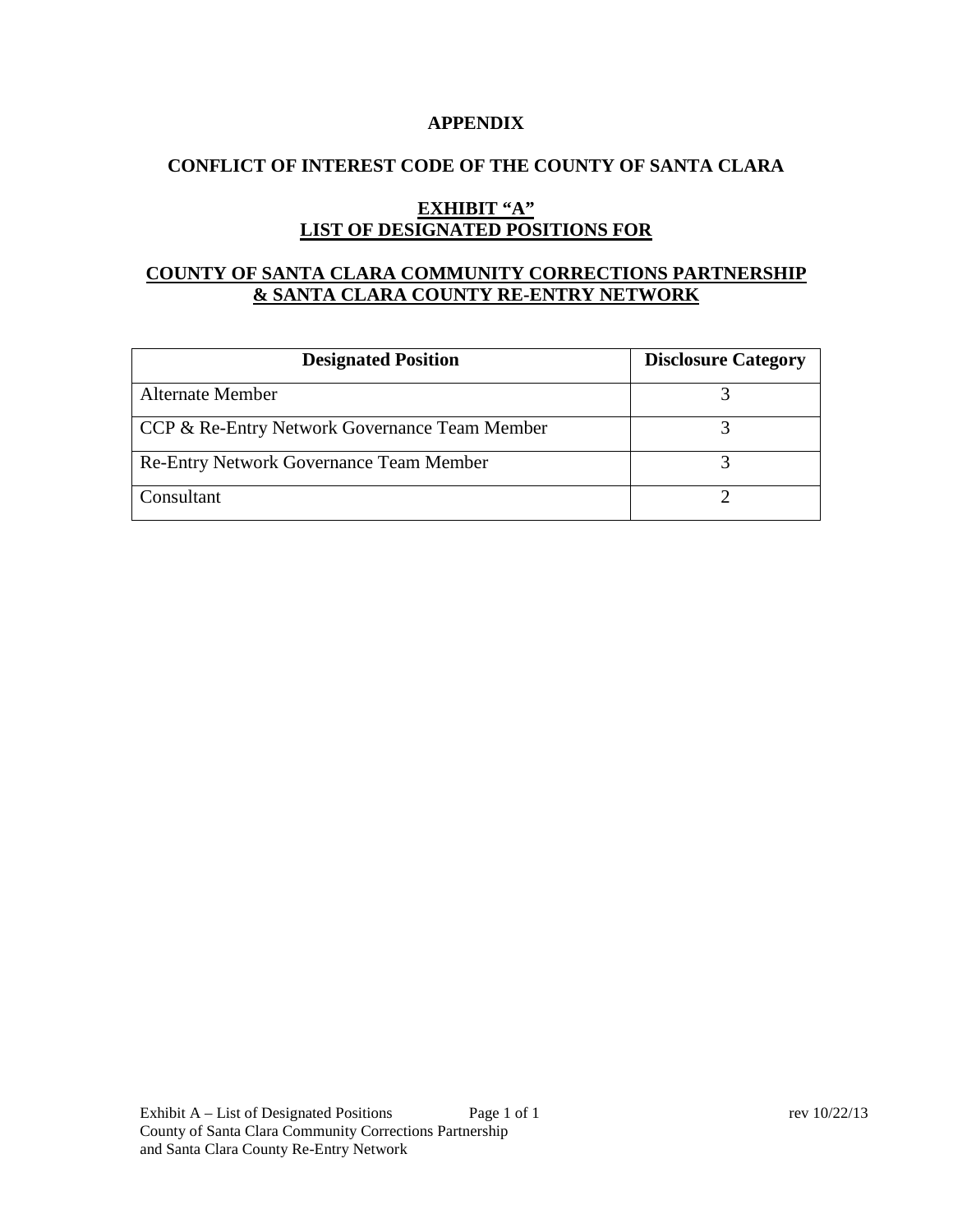#### **APPENDIX**

### **CONFLICT OF INTEREST CODE OF THE COUNTY OF SANTA CLARA**

## **EXHIBIT "B" DISCLOSURE CATEGORIES FOR**

## **COUNTY OF SANTA CLARA COMMUNITY CORRECTIONS PARTNERSHIP & SANTA CLARA COUNTY RE-ENTRY NETWORK**

Pursuant to the County of Santa Clara's Conflict of Interest Code, Disclosure Categories 1 and 2 shall read as follows for all Code Agencies.

**Disclosure Category 1**: Persons in this category shall disclose:

(1) all investments in, business positions in, and income (including gifts, loans and travel payments) from:

(a) all sources that provide, plan to provide, or have provided in the last two years, facilities, goods, software, hardware, or related technology, equipment, vehicles, machinery or services, including training or consulting services, to the County;

(b) all sources that are subject to the regulatory, monitoring, investigatory, enforcement, valuation, certification, permit or licensing authority of, or have an application for a license, permit or certificate pending before, the County;

(c) all sources that receive, are planning to apply to receive, or have received in the last two years, grants or other monies from or through the County; and sources that receive referrals to provide assessments and/or treatments that are required or recommended by the County; and

(2) all interests in real property in the County of Santa Clara located entirely or partly within the County, or within two miles of County boundaries, or of any land owned or used by the County.

**Disclosure Category 2**: Each Consultant shall disclose: (1) all investments in, business positions in, and income (including gifts, loans and travel payments) from: (a) all sources that provide, plan to provide, or have provided in the last two years, facilities, goods, software, hardware, or related technology, equipment, vehicles, machinery or services, including training or consulting services, to the County; (b) all sources that are subject to the regulatory, monitoring, investigatory, enforcement, valuation, certification, permit or licensing authority of, or have an application for a license, permit or certificate pending